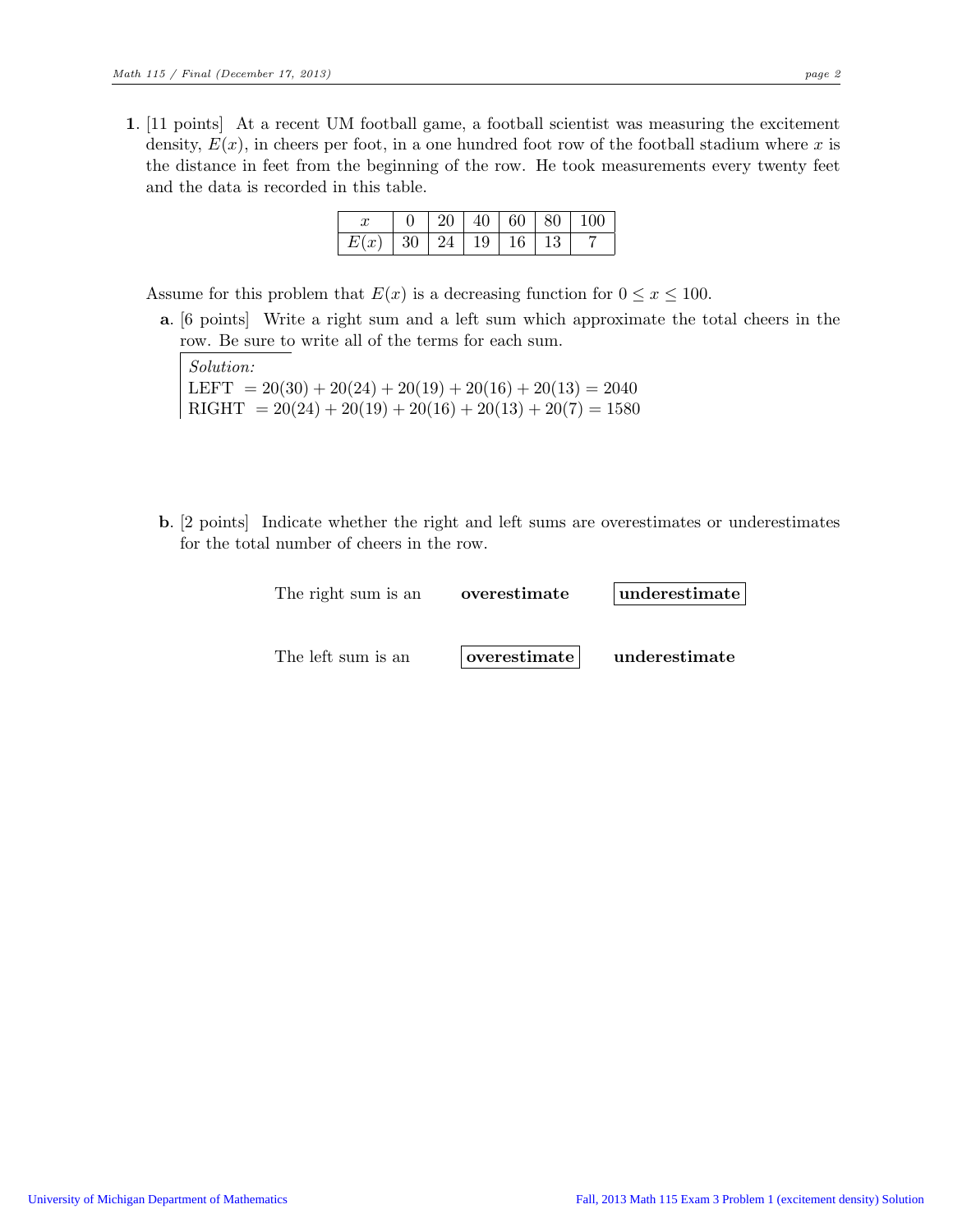2. [8 points] Due to an accident, an oil pipeline is leaking. Let  $p(t)$  be the rate (in gallons/hour) at which the pipeline leaks oil t hours after the accident. Assume that  $p(t)$  is a strictly decreasing, differentiable function for  $0 \le t \le 24$ . Engineers make the following measurements of  $p(t)$ .

| $\frac{1}{2}$ |  |                              |  |  |              |  |  |  |  |
|---------------|--|------------------------------|--|--|--------------|--|--|--|--|
|               |  | 6.                           |  |  | 12   18   24 |  |  |  |  |
| p(t)          |  | $97 \mid 86 \mid 79 \mid 61$ |  |  | $\mid$ 49    |  |  |  |  |

b. [3 points] Based on the data provided, write the right Riemann sum that best approximates the total amount of oil (in gallons) that leaked from the pipeline in the first 24 hours after the accident. *Be sure to carefully write out all of the terms in the sum.*

*Solution:* We want to estimate  $\int_0^{24} p(t) dt$ . Based on the limited data provided, the best we can do is to use 4 equal subintervals ( $n = 4$ ,  $\Delta t = 6$ ). The resulting approximation of the total number of gallons of oil that leaked from the pipeline in the first 24 hours after the accident is then  $\overline{24}$ 

$$
\int_0^{24} p(t) dt \approx p(6) \cdot 6 + p(12) \cdot 6 + p(18) \cdot 6 + p(24) \cdot 6 = 86(6) + 79(6) + 61(6) + 49(6) = 1650.
$$

c. [1 point] Indicate whether the right sum above is an overestimate or an underestimate for the total amount of oil leaked. If there is not enough information to make this determination, circle "not enough information". You do not need to explain your answer.

Answer: The right sum is an (circle one):

overestimate underestimate not enough information